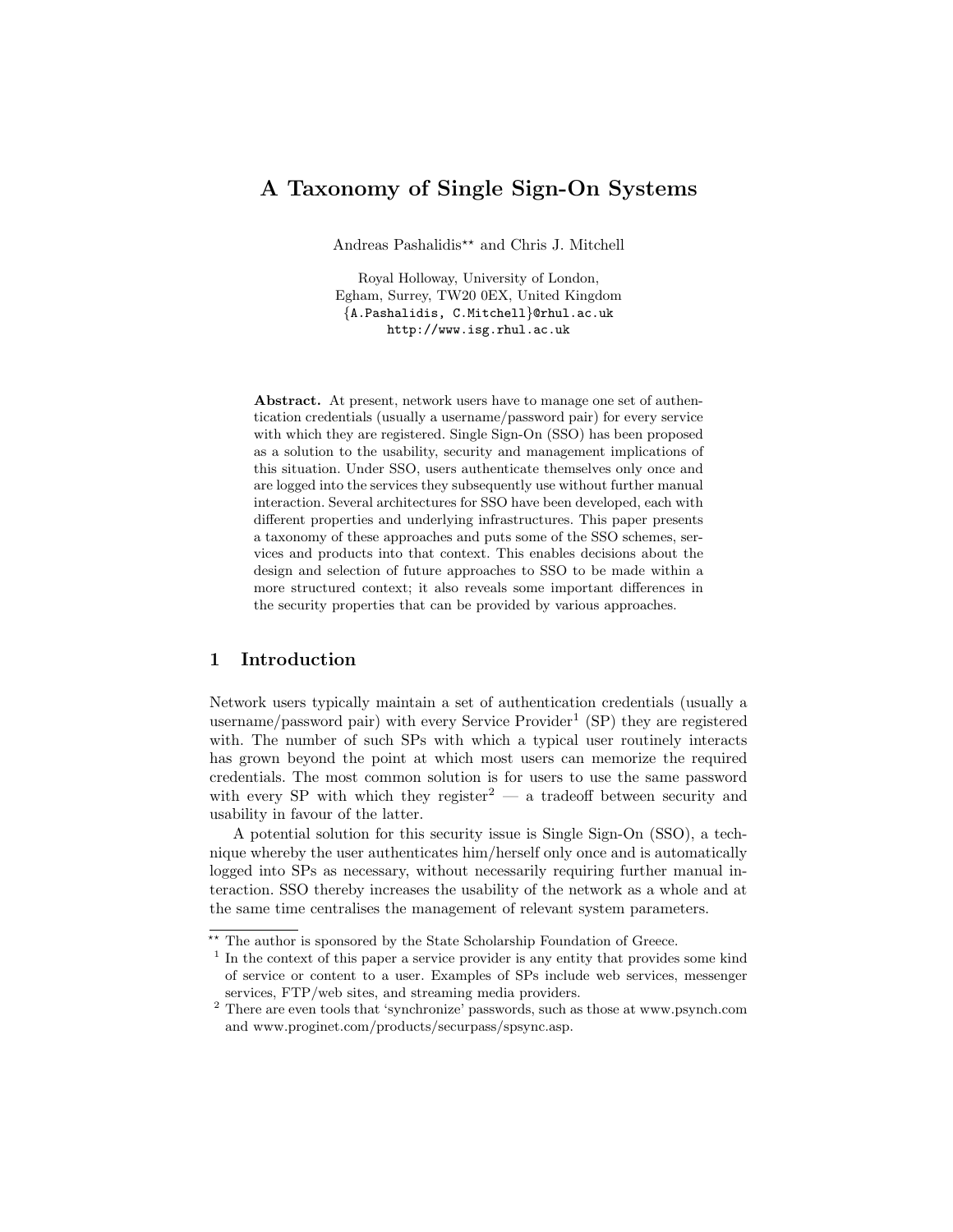Several different SSO architectures have emerged, each with different properties and underlying infrastructures. In this paper we identify four generic architectures for SSO systems and discuss their strengths and weaknesses. The remainder of the paper is organised as follows. Section 2 presents the taxonomy, and section 3 discusses the main properties of the architectures. Section 4 then presents a variety of SSO schemes in the context of the taxonomy, and section 5 concludes the paper.

# 2 A taxonomy of SSO systems

As mentioned above, SSO systems support automatic user authentication to SPs. As authentication implies identification, SSO systems have to incorporate the life cycle management of the identifiers by which a user is known to the SPs he/she is registered with. These identifiers can take various forms. We refer to them collectively as 'SSO identities'.

We distinguish between two main types of SSO systems. The first type, which we call 'pseudo-SSO', involves use of a component which achieves SSO simply by automatically executing whatever authentication mechanisms are in place at the different SPs. At the beginning of a session the user has to authenticate him/herself to this pseudo-SSO component: we call this step *primary authenti*cation. One key distinguishing feature of this SSO type is that, during an 'SSO session', a separate authentication occurs every time the user is logged into an SP. The pseudo-SSO component manages the SP-specific authentication credentials, which constitute the SSO identities in this case. Since these SSO identities are thus SP-specific, the SSO Identity/SP relationship can be said to be  $n:1$ ; that is, any given SSO identity corresponds to exactly one SP, and a user may, in principle, have multiple SSO identities for a single SP. This type of SSO scheme is illustrated in Figure 1.



Fig. 1. Pseudo-SSO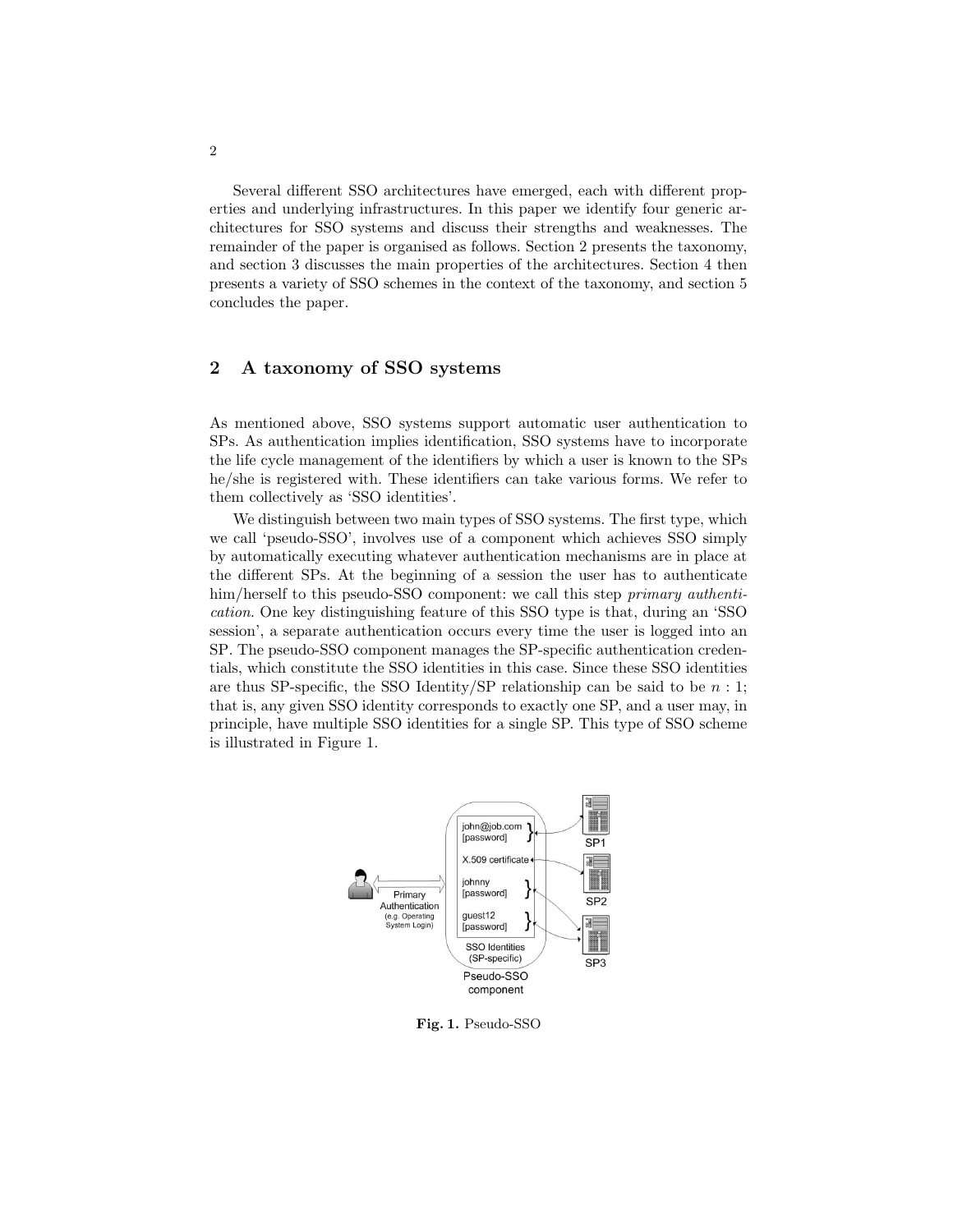Pseudo-SSO is fundamentally different from the second type of SSO system, which we call 'true SSO'. In a true SSO scheme the user authenticates to an entity called the *Authentication Service Provider* (ASP). The ASP is required to have an established relationship with all SPs to which SSO is to be achieved. This relationship requires a level of trust, and might typically be supported by a contractual arrangement. There would also typically need to be a supporting infrastructure to enable secure communications between ASPs and SPs. The key distinguishing feature of true SSO is that the only authentication process that involves the user occurs between the user and the ASP — SPs are notified of the authentication status of the user via so-called authentication assertions. These are statements that contain the user's SSO identity and his/her authentication status at the ASP. Note that the transport of these authentication assertions will itself need to be secured by a means specific to the SSO scheme in use. The exact form of SSO identities depends on the system design, but would typically be uniform throughout the whole system.

In contrast to pseudo-SSO, under true SSO the SSO identity/SP relationship can be  $n : m$ . That is, if supported by the scheme, not only can the user can potentially choose from a 'pool of identities' for any given SP, but the same SSO identity could, if the user wishes, be used with multiple SPs. This enables the assignment of specific *roles* to SSO identities (which then act as 'role pseudonyms' as defined in [19]). A true SSO scheme is depicted in Figure 2.



Fig. 2. True SSO

More generally, the information flows in an SSO system are shown in Figure 3. The user first authenticates to the ASP or pseudo-SSO component in step 1. Whenever a service is requested (step 2), the ASP or pseudo-SSO component automatically logs the user into the SP in step 3. Under true SSO this identity establishment phase involves the ASP (securely) conveying assertions about the user's authentication status to the SP, whilst in a pseudo-SSO scheme this step simply involves the pseudo-SSO component automatically performing the SP-specific (legacy) authentication mechanism on the user's behalf. Finally, assuming that step 3 is successfully completed, service provision proceeds in step 4.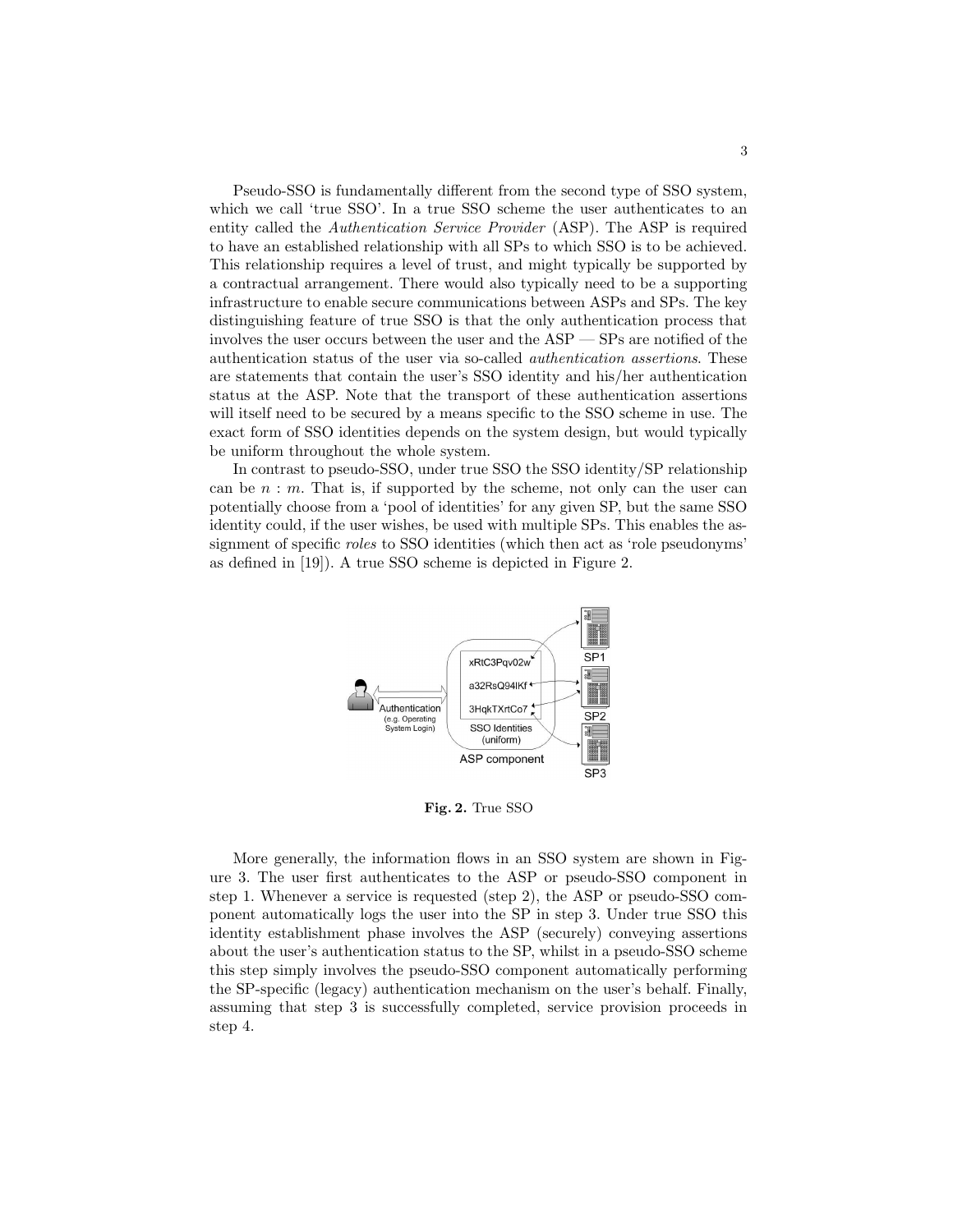

Fig. 3. Information flows in a generic SSO system

SSO architectures can be further categorised based on the location of the ASP/pseudo-SSO component; specifically, this component can either be local to the user platform, or offered as a service by an external entity, which we refer to as the 'SSO proxy'. We thus arrive at the following four main categories of SSO systems:

- Local pseudo-SSO systems,
- Proxy-based pseudo-SSO systems,
- Local true SSO systems, and
- Proxy-based true SSO systems.

We next consider each of these four types of scheme in a little more detail.

## 2.1 Local pseudo-SSO systems

In a local pseudo-SSO system, the pseudo-SSO component is resident within the user machine. This component maintains a (typically encrypted) database of the various authentication credentials for the different SPs. The user authenticates him/herself to the pseudo-SSO component at the beginning of a session. From that point on the component automatically executes SP-specific authentication protocols whenever needed, by supplying the (if necessary decrypted) authentication credentials. A key property of this SSO architecture is that the user machine needs access to cleartext versions of the long-term authentication credentials, and the user must therefore trust the machine not to compromise these credentials.

#### 2.2 Proxy-based pseudo-SSO systems

In a proxy-based pseudo-SSO architecture, the pseudo-SSO component resides on an external proxy server; as in the local case, this external server has access to the user's credentials, and hence must be trusted for this purpose by the user. Primary authentication occurs between the user and the proxy at the beginning of a session (and possibly thereafter if the proxy wishes to perform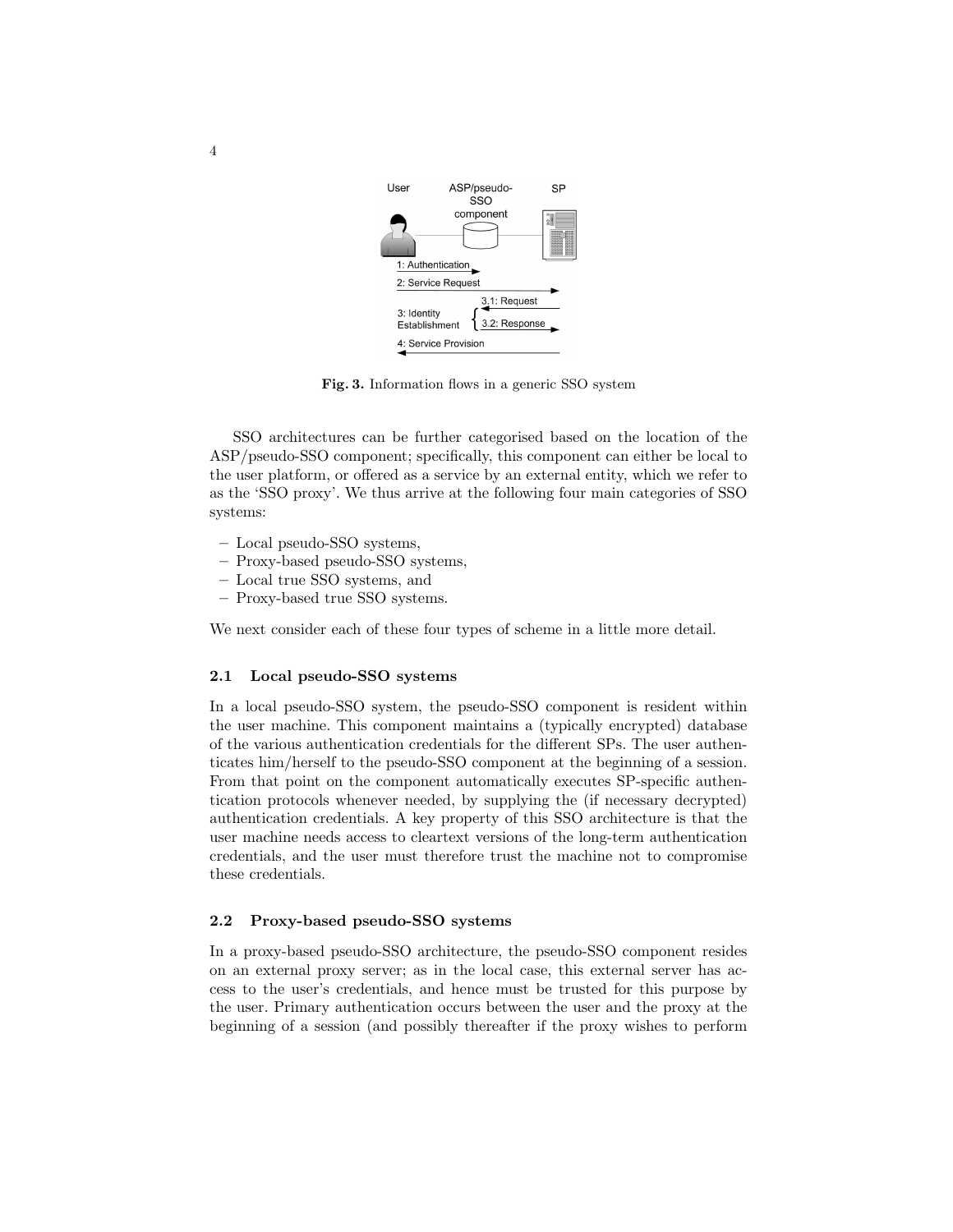a re-authentication). Subsequent user authentication at SPs is redirected to, or intercepted by, the proxy, which automatically executes the SP-specific authentication protocol including supplying the requested credentials. A key property of this architecture is that the local machine never has access to the user's SPspecific credentials; authentication to SPs occurs directly between the proxy and the SPs.

## 2.3 Local true SSO systems

As explained above, under true SSO the ASP authenticates the user, and subsequently conveys authentication assertions to relying SPs whenever necessary. When a trusted component within the user system takes the role of the ASP, the resulting architecture falls into the category of local true SSO systems. Of course a trust relationship between the local ASP, the relying SPs, and a supporting security infrastructure must exist. Since, in this setting, the ASP is under the physical control of the user, mechanisms must be in place that guarantee the integrity and trustworthiness of the ASP component itself.

## 2.4 Proxy-based true SSO systems

In a proxy-based true SSO architecture, an external server takes the role of the ASP. This external server acts as a broker between users and SPs; registered users can benefit from SSO at SPs that maintain a trust relationship with the ASP. It is worth noting that the ASP can trivially impersonate any registered user at every relying SP, simply by conveying an assertion. Therefore, both users and SPs have to trust the ASP for the purposes of SSO. Note also that this observation holds for the ASP in all (local or proxy-based) true SSO systems, as well as for the pseudo-SSO component in all pseudo-SSO systems.

## 3 Properties of SSO schemes

This section presents some properties that distinguish the various types of SSO system. The four SSO categories are examined with respect to these properties. Examples of SSO implementations are also mentioned wherever appropriate.

#### 3.1 Privacy protection

Privacy protection is of particular importance in open environments [23]. With respect to SSO systems, privacy concerns arise if SSO identities contain personally identifying information, or if it is possible for an attacker (which could be one or more colluding SPs) to correlate distinct identities of the same user without his/her consent. Thus SSO identity pseudonymity, in the sense that they do not include any personally identifying information, and unlinkability are potentially desirable properties, where the latter implies the former [19].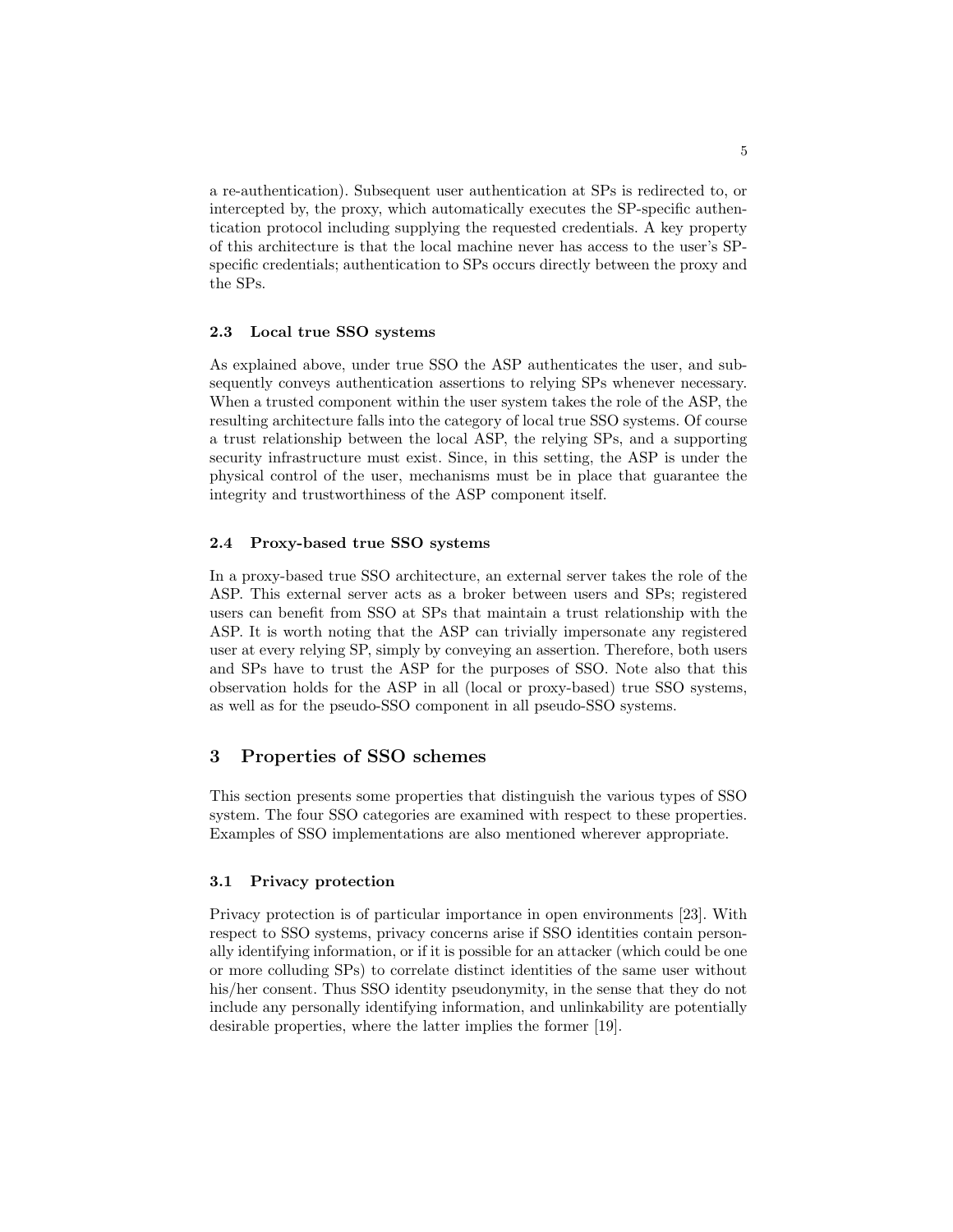Pseudo-SSO systems cannot guarantee the pseudonymity and therefore cannot guarantee the unlinkability of SSO identities, because the identities are SPspecific; some SPs may require users to log in using their e-mail addresses (as is the case with 'anonymous' FTP sites and some web sites), public key certificates, or their social security numbers. True SSO systems, on the other hand, can be designed such that SSO identities do not contain any personally identifying information and remain unlinkable even if SPs collude.

Of course, the success of privacy protection assumes that unlinkable means of payment exist (where users need to pay for services). Whilst many such schemes have been proposed, they have yet to make a major impact in the commercial environment.

#### 3.2 Anonymous network access

Whether or not otherwise unlinkable SSO identities remain secure when an attacker has access to network address information depends on the wider context within which the SSO scheme is deployed. If, for example, the lower layer protocols do not provide anonymous network access, an attacker can easily compromise unlinkability by correlating SSO identities using information found in packet headers or traffic analysis [1]. Unfortunately, the user's network address (which is typically included in packet headers) also reveals the identity and geographical location of his/her network access provider. The provider can then help link the network address (and thereby SSO identities) back to the user's real identity.

These privacy issues are addressed by schemes that provide anonymous network access. Such schemes are typically implemented through an externally operated 'anonymising proxy'. All traffic between the user and the SPs is physically routed through that proxy, which replaces the user's real network address (and perhaps other identifying information) with its own. The achieved level of anonymity depends, of course, on the number of users in the system [19]. Examples of such anonymity services are the Anonymizer (www.anonymizer.com) and Freedom WebSecure<sup>3</sup> from zerøknowledge.

Such single-proxy schemes do not protect against traffic analysis, and all trust resides within the proxy operator. There exist more powerful schemes, such as those described in [4, 7], that do protect against traffic analysis and ideally distribute the trust amongst disparate security domains. An example of such a system is JAP (anon.inf.tu-dresden.de).

Anonymising services can be employed in conjunction with SSO systems in order to increase the level of SSO identity unlinkability. In fact, SSO-proxies could be augmented with the functionality of an anonymising proxy. Of course all traffic would have to be physically routed through the proxy, but the user would not have to trust an additional entity. In the case of proxy-based pseudo-SSO, the architecture might be completely transparent to SPs: they would not even need to be aware of the proxy's existence.

<sup>3</sup> www.freedom.net/products/websecure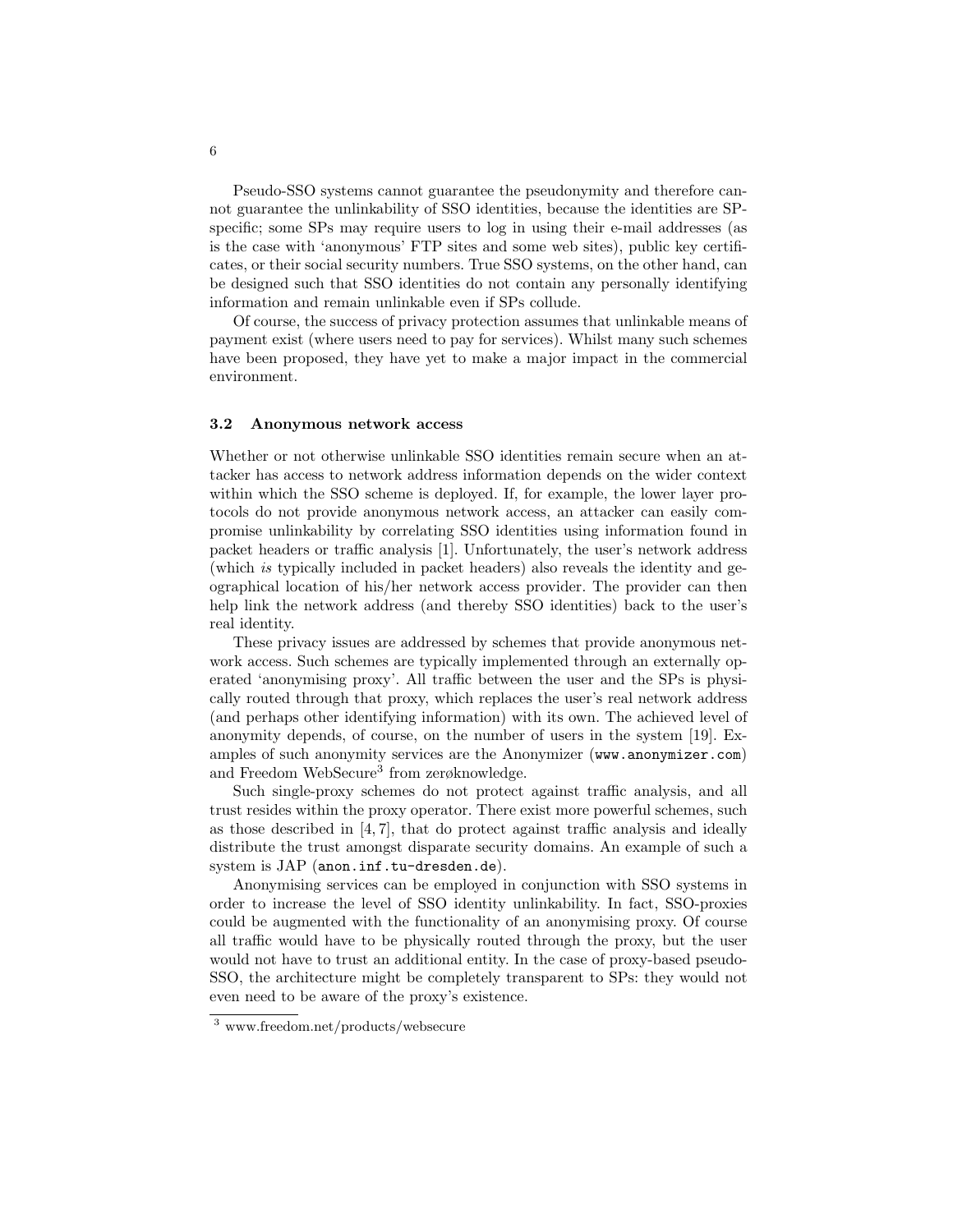#### 3.3 User mobility

Proxy-based SSO architectures inherently support user mobility; users can authenticate themselves to the ASP/pseudo-SSO component from anywhere in the network (except, of course, if the authentication method itself imposes restrictions on this). We thus concentrate on how user mobility can be supported in local SSO schemes.

In local pseudo-SSO systems, user mobility can be supported if the credential database is held on an external server: initial authentication between user and server occurs once at the beginning of a session and credentials are then downloaded to the local machine as needed. The degree of trust in the server varies according to whether or not credentials are stored in an encrypted form. Novell's SecureLogin<sup>4</sup>, Passlogix' V-GO (www.passlogix.com/sso) and Protocom's SecureLogin (www.protocom.cc) products are examples of local pseudo-SSO systems with support for user mobility. One can also regard automatic form-fillers as products with pseudo-SSO functionality. Examples include the automatic form completion functions of popular web browsers and Novell's DigitalMe (www.digitalme.com) service.

However, the local true SSO scheme described in [18] does not support crossplatform user mobility per se, as SSO identities are bound to the user platform itself (see section 4.5).

#### 3.4 Use in an untrusted environment

Some scenarios require users to access SPs from untrusted or hostile environments, such as Internet cafés or public terminals. In this situation it is undesirable if the untrusted machine ever has access to authentication credentials that will allow it to later launch successful impersonation attacks.

In such scenarios proxy-based SSO schemes might prove useful. Of course, the initial authentication between user and proxy must have the property that observation of one authentication exchange does not enable subsequent impersonation of the user, as in, for example, a one-time password scheme or a suitable challenge/response protocol (see, for example, [16]). Building on this, and assuming that all network traffic between the user and the SPs is physically routed through it, the proxy may also provide an additional privacy protection service by 'stripping off' all personal data before it reaches the untrusted machine.

#### 3.5 Deployment and maintenance costs

Generally speaking, it is far less costly to deploy pseudo-SSO schemes, because they do not require any common security infrastructure; moreover, existing SPs may not need to change at all. On the other hand, if any SP does change its user authentication mechanisms after deployment, this has to be reflected in the pseudo-SSO component. This increases the maintenance costs, especially in dynamically changing environments.

<sup>4</sup> www.novell.com/products/securelogin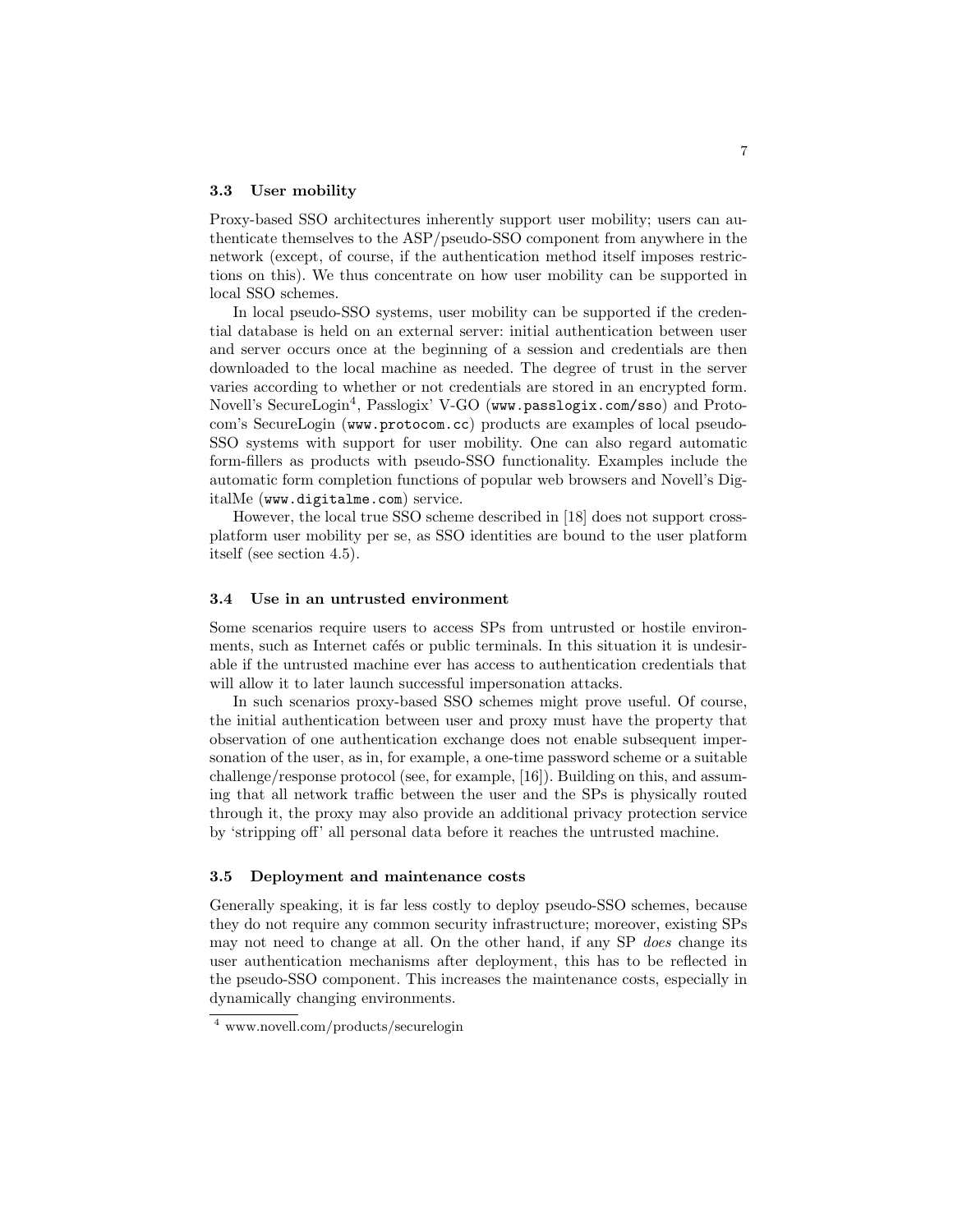The situation is reversed in true SSO-schemes. Deployment of true SSO systems requires a costly, system-wide security framework (such as a Public Key Infrastructure) to support SP-ASP secure communications, which might involve service level and liability transfer agreements. Once the infrastructure is in place, however, maintenance costs are likely to be small, since changes in the authentication interface occur only between the user and his/her chosen ASP(s).

#### 3.6 Running costs

The running costs of local SSO schemes are likely to be lower than those of proxybased systems. This is because local SSO schemes do not require the continuous online presence of a server.

Proxy-based systems depend, of course, on the security and availability of the external proxy server. The server constitutes a single point of failure in the system, and must be protected against service denial attacks. Moreover additional communications costs might be incurred if all traffic is physically routed through the proxy. Further, in proxy-based true SSO systems, SPs may be charged by the ASP for the authentication service.

## 3.7 Trust relationships

As explained in section 2.4, under both pseudo and true SSO, users and SPs need to trust the Pseudo-SSO component/ASP for the purposes of SSO. A local SSO system, such as the one described in [18], has the advantage that the user does not have to trust an externally operated entity, although the user will still need to trust the integrity of the software providing the SSO functionality.

It is important to note that, despite the universal need for user trust in the SSO component, there remain differences in the nature of the trust relationships involved in true and pseudo-SSO schemes. In the case of a true SSO scheme, the common security infrastructure allows for the trust relationships between the SPs and ASPs to be precisely described and regulated by policies, service level and liability transfer agreements, and other means outside the scope of SSO in the technical sense. Furthermore, if the user's authentication credentials are compromised, SSO can be disabled centrally.

Under pseudo-SSO the trust relationships are more diffuse. SPs may not even be aware that a SSO scheme is in place. Credential databases may be encrypted and replicated at several servers. The trust relationship between the user, any servers and the pseudo-SSO component depends on the implementation details of the scheme. The trust relationship between pseudo-SSO component and SPs may be different for each SP, and may change whenever individual SPs modify their authentication interfaces.

#### 3.8 Conflict resolution and lawful access

In the event of a dispute or lawful investigation, the operator of the proxy in a proxy-based (true or pseudo) SSO scheme may provide evidence of events, as a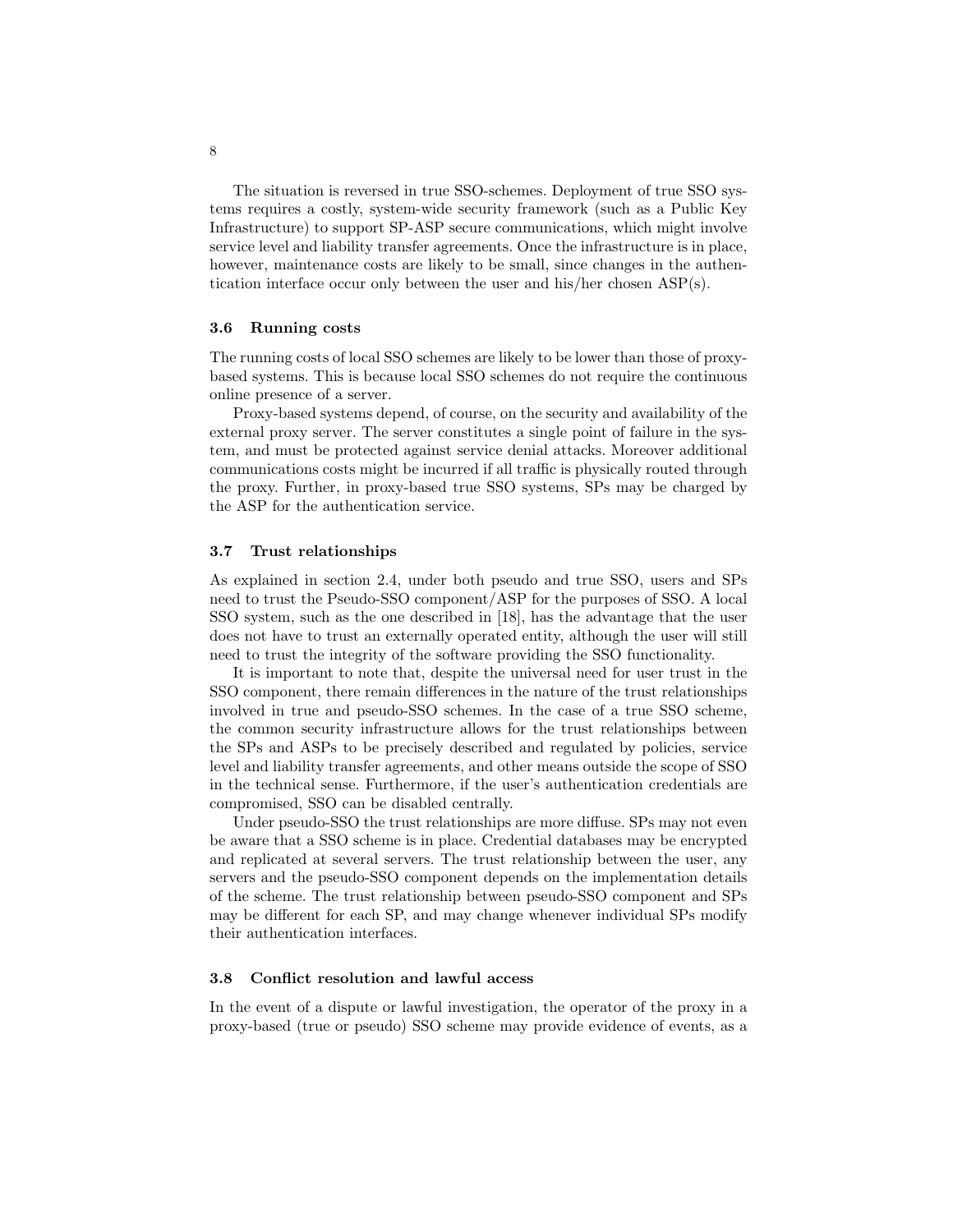trusted third party, by keeping logs of authentications. The situation is likely to be better defined in a true SSO system, as in such systems there is necessarily a well-defined relationship between ASPs and SPs.

Local SSO schemes are much less likely to be useful in this sense, since evidence can either be deleted, e.g. if it might be embarrassing to the user, or modified. However, if the ASP in a local true SSO system incorporates physical protection measures, which enables it to be trusted by third parties (see, for example, [18]), then locally stored event logs may still possess evidential value.

## 3.9 Open versus closed environments

The issue of privacy protection (which includes anonymous network access and use in untrusted environments) is usually deemed to be of less importance in closed environments. Thus, the main focus for SSO for closed systems is likely to be the deployment, running and maintenance costs. Since these are less for pseudo-SSO systems, especially in relatively stable environments, 'enterprise' pseudo-SSO solutions promise a rapid and concrete return on investment. Architectures of such systems are examined in [6], and examples of real-world implementations include Computer Associates' eTrust Single Sign-On<sup>5</sup> and Evidian's AccessMaster (www.evidian.com/accessmaster).

However, the need for privacy protection in open environments may well outweigh the deployment cost of true SSO schemes. Thus it seems likely that true SSO systems will eventually be required in open environments such as the Internet. Some well-known proxy-based true SSO systems designed for open environments are discussed in the next section.

# 4 Some examples of SSO schemes

This section provides more detailed descriptions of certain SSO schemes. First note that the preponderance of existing discussed and deployed SSO schemes fall into two of the four categories discussed above, namely local pseudo-SSO and proxy-based true SSO schemes (examples of the former class have already been mentioned in section 3.3). Because of this, in this section we first discuss three important examples of the latter class. However, to show that other possibilities exist, we also briefly discuss two further examples, namely of a proxy-based pseudo-SSO scheme and a local true SSO scheme.

#### 4.1 Kerberos

Although Kerberos is formally described as a 'network authentication system' [8, 22], one can regard it as a SSO scheme. A single security domain, or realm, consists of a set of users, an Authentication Server, a 'Ticket Granting Server' and a set of relying SPs. The Authentication Server and Ticket Granting Server

<sup>5</sup> www3.ca.com/Solutions/Product.asp?ID=166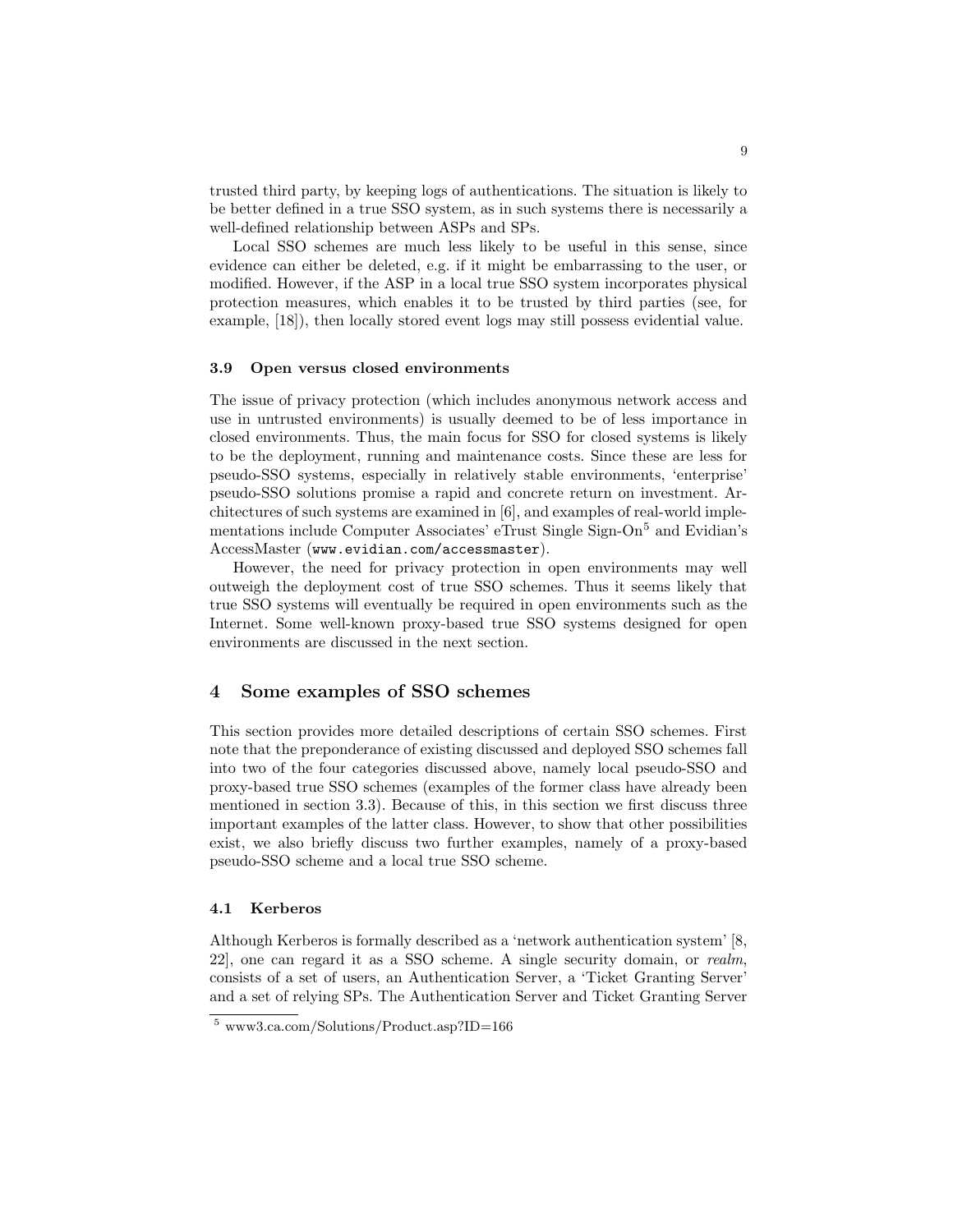can be combined into a single entity called the 'Kerberos server' which acts as the ASP. The security infrastructure of Kerberos relies solely on symmetric cryptography; every user and SP shares a long-term secret key with the ASP.

A simplified description of SSO under Kerberos follows. The protocol is executed whenever the uses wishes to log into an SP of the realm.

- 1. If the user already possesses a valid 'Ticket Granting Ticket' (TGT) from a previous protocol run, this step is skipped. Otherwise, the user requests a fresh TGT from the ASP. The ASP replies with a message that contains a fresh TGT, and a 'session key' which will be used to construct an 'authenticator', i.e. a data structure which is encrypted under a session key and contains elements that protect against replay attacks. This session key is encrypted under the long-term key the user shares with the ASP (or a key derived from it). The user decrypts the session key by supplying his/her long-term key.
- 2. The user sends a message to the ASP that contains the TGT, an authenticator (encrypted under the aforementioned session key), and the identifier of the SP he/she wishes to access. The ASP checks the validity of the received message. If not satisfied, (if, for example, the TGT has expired) authentication fails. Otherwise the user is now deemed authenticated at the ASP.
- 3. The ASP replies with a message that contains a 'Service Granting Ticket' (SGT) a data structure encrypted under the key shared by the ASP and the SP in question, and a second session key which is encrypted under the session key of step 1.
- 4. The user now constructs a message containing the SGT and an authenticator encrypted under the second session key. This message, if constructed correctly, demonstrates the user's ability to decrypt the second session key and can be regarded as an authentication assertion. The user sends it to the SP which decrypts it and, if valid, logs the user in.

The tickets (TGT and SGT) are encrypted data structures that contain (among other things) the user identifier and network address, the server identifier, corresponding session keys and expiration timestamps. SSO is achieved by the fact that the user does not need to reenter his/her long-term key as long as the TGT remains valid.

SSO among multiple realms is achieved by setting up the required relationships and symmetric keys between the involved Kerberos servers. There is no restriction as to the type (web, FTP, etc.) of SPs that may rely on Kerberos for user authentication as long as they follow the protocol.

Since the same user identifier is used with every SP, the SSO identity/SP relationship under Kerberos is  $1 : n$ . Thus, unlinkability of SSO identities is not an issue. It is interesting to observe that even distinct Kerberos accounts of a given user are still linkable as tickets bind them to the user's network address. Since the authentication mechanism is based on a long-term secret key, user mobility can be supported (if the key is derived from a password, for example) but it is not suitable for use in an untrusted environment.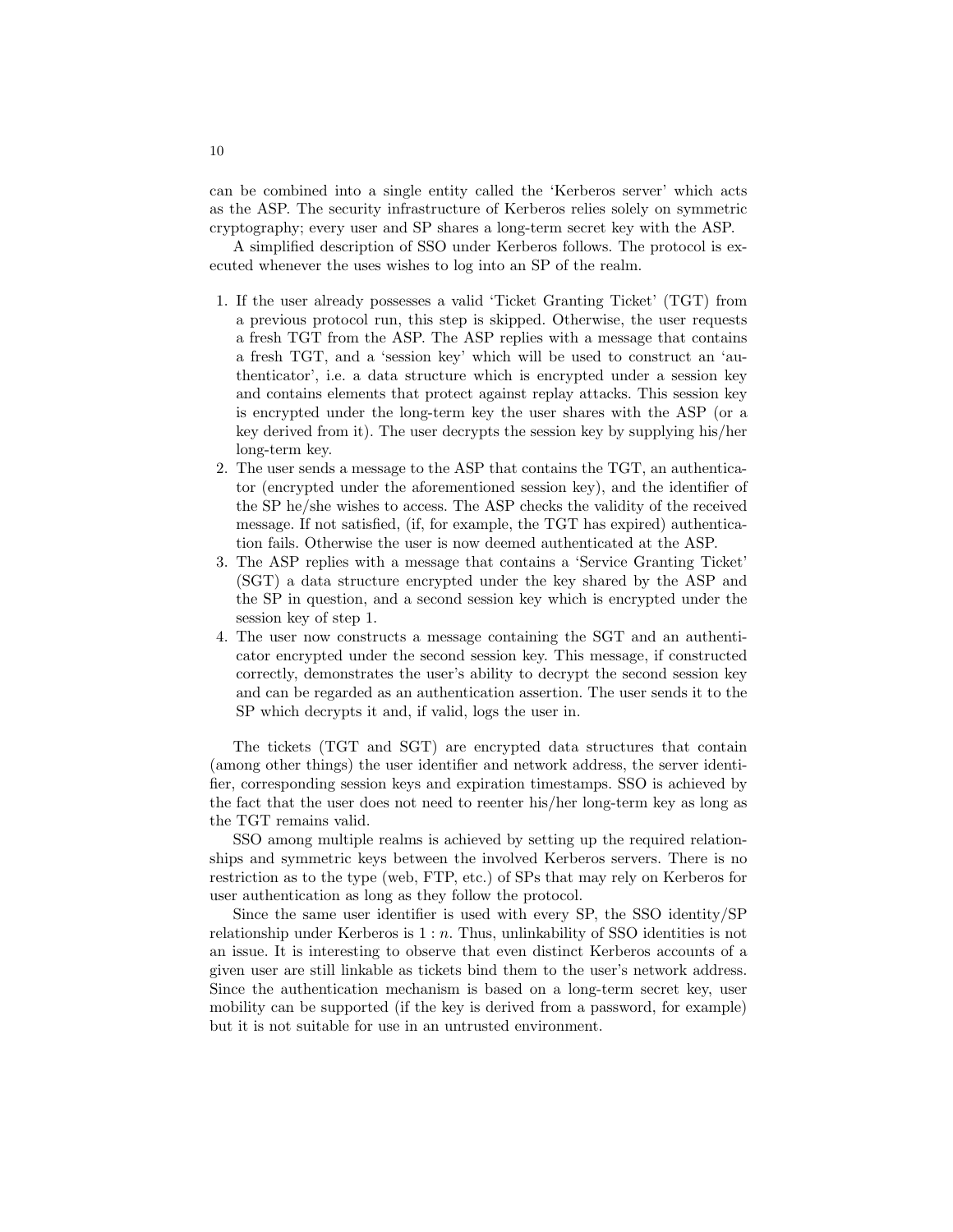#### 4.2 The Liberty Alliance

The Liberty Alliance (www.projectliberty.org), a consortium of over 140 member companies, recently developed a set of open specifications for webbased SSO. In Liberty terminology [12], the ASP and the user are the 'Identity Provider' and 'Principal' respectively. The specifications use the Security Assertions Markup Language (SAML), a platform-independent framework for exchanging authentication and authorisation information<sup>6</sup>. Liberty is based on the notion of 'trust circles' which are formed by trusted ASPs and sets of relying SPs. The relationship between ASP and SPs has to be supported by contractual agreements outside the scope of the specifications.

According to the specifications, users first authenticate themselves to the ASP, which subsequently conveys authentication assertions to the relying SPs in order to facilitate SSO. The assertions contain 'name identifiers' that allow SPs to differentiate between users. For any given user, the ASP has to use a distinct identifier with each SP of the trust circle. Thus, under Liberty, the SSO identity/SP relationship is 1 : 1. Furthermore, name identifiers "must be constructed using pseudo-random values that have no discernible correspondence with the Principals identifier (e.g. username) at the Identity Provider [ASP]" [15, p.12]; SSO identities are pseudonymous and, by themselves, unlinkable. Unlinkability, however, can be compromised, as SPs may be able to correlate SSO identities based on the users' network addresses. Use of an anonymous network access scheme (section 3.2) could help with this. Profile information that individual SPs may maintain (such as shopping habits, telephone numbers or credit card details) can also compromise unlinkability. For the time being, "the only protection is for Principals to be cautious when they choose service providers and understand their privacy policies" [14, p.70]. An independent assessment of the specifications with respect to privacy appears in [20].

The Liberty specifications are authentication method neutral; the details of the particular method employed are explicitly stated in the authentication assertions [13]. This means that, under a suitable user authentication mechanism, user mobility or even use in an untrusted environment can be supported.

The Liberty Protocols and Schema Specification [15] defines generic requirements for the protocols for conveying assertion requests and responses between parties. Concrete protocol bindings are only specified in the context of a Liberty profile. All currently specified profiles rely on the Secure Socket Layer (SSL) or the Transport Layer Security (TLS) [21] protocol in order to provide secure channels between parties. Hence, a Public Key Infrastructure (PKI) must be in place. A separate PKI may be required if a profile is used that requires assertions to be digitally signed. Authentication assertions sent from the ASP to the SP are routed through the user browser via web redirects; in the 'browser/POST' profile, for example, assertions are sent within an HTTP form while in the 'browser/artifact' profile an 'artifact' is encoded in the URL that the SP can later resolve into an assertion [14].

 $6$  www.oasis-open.org/committees/security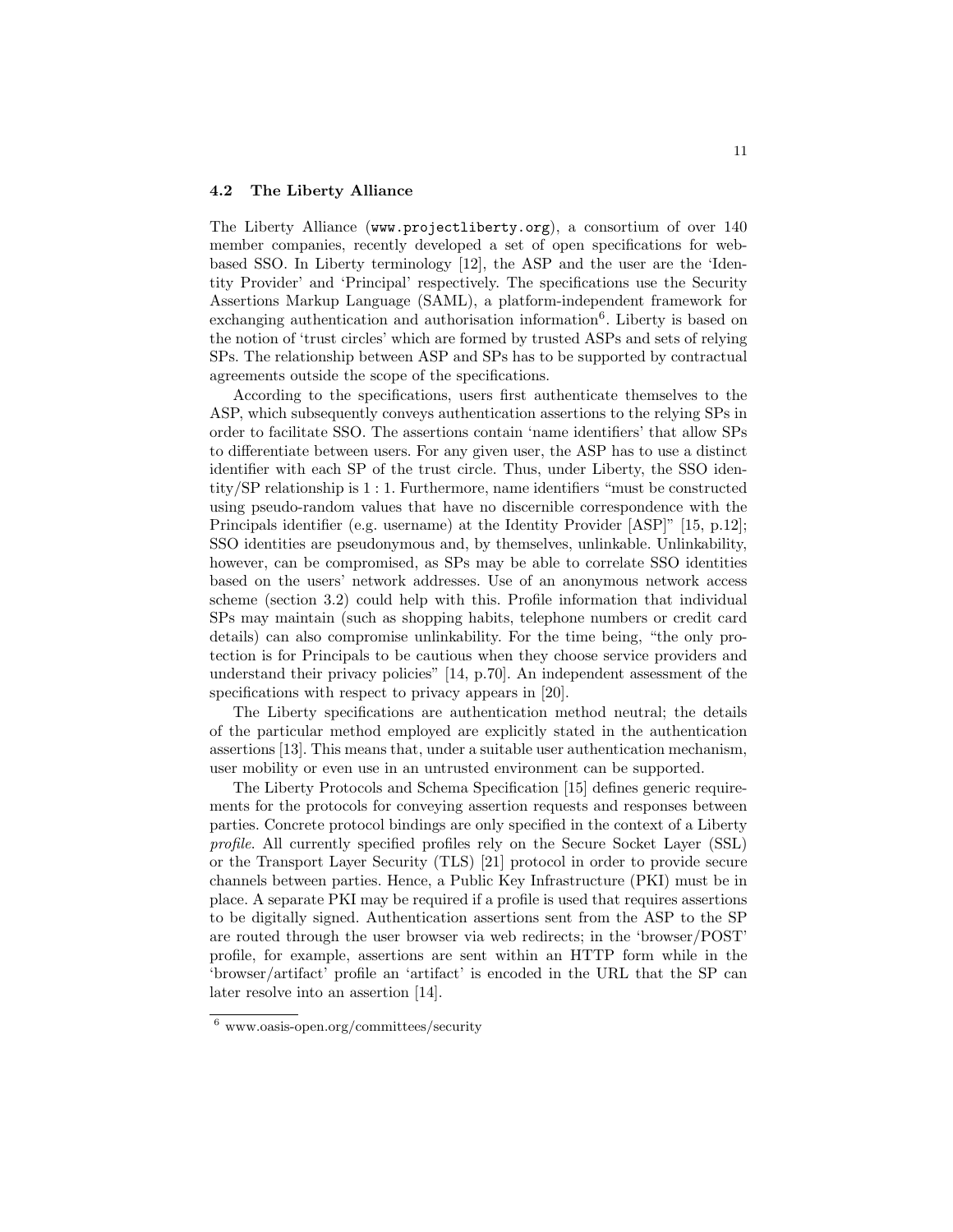According to [10], the next version of Liberty will include a framework for permissions-based attribute sharing which will allow organisations of a given trust circle to be linked together, as opposed to operating independently. Thus, the specifications are targeted towards a more comprehensive treatment of Identity Management that extends beyond the provision of SSO.

## 4.3 Microsoft Passport

Microsoft Passport (www.passport.com) is a web-based SSO service offered by Microsoft since 1999. The passport server acts as the ASP. Users register with the ASP by supplying a valid e-mail address and a password (or, if they register from a mobile phone, their phone number and a Personal Identification Number). Additional profile information, such as address, date of birth and credit card details, may also be stored in their passport accounts. Every account is uniquely identified by a 64-bit number called the 'Passport User ID' (PUID). SPs that wish to offer SSO for registered passport users need to sign a contractual agreement with Microsoft (which involves a yearly provisioning fee of \$10,000 [17]), implement a special component in their web server software, and share a secret key with the ASP. Since SSL/TLS channels are required between the user and the passport server (and optionally between user and SP), an appropriate PKI must also be in place.

SSO is achieved by the following protocol, which is executed whenever the user wishes to log into an SP.

- 1. The user's browser is redirected to the ASP.
- 2. The ASP tries to retrieve a 'Ticket Granting Cookie' (TGC) from the web browser's cookie cache. If one is found, if it decrypts successfully, and if it is valid, the user is deemed authenticated and the rest of this step is skipped. Otherwise, the ASP requests the user to authenticate him/herself. Assuming successful authentication, the ASP saves a fresh TGC in the browser's cookie cache. This cookie is encrypted under a 'master key' only known to the ASP. Its function is similar to the TGT of Kerberos; there is, however, no 'authenticator' in Passport — replaying a stolen TGC results in successful impersonation.
- 3. The ASP saves a set of cookies in the browser's cookie cache which includes the user's PUID and other profile information the user has consented to share at registration time. This cookie set is encrypted under the secret key shared between the ASP and the SP in question. Its functionality is similar to Kerberos' SGT and acts as an authentication assertion.
- 4. The user's browser is redirected back to the desired SP which reads and decrypts the aforementioned cookie set and, if satisfied, logs in the user.

SSO is achieved by the fact that, as long as the TGC remains valid, the user does not need to re-authenticate (in step 1) in subsequent protocol runs. As the authentication method is password-based, user mobility is supported, but it is not suitable for use in an untrusted environment. Passport, like Kerberos, uses a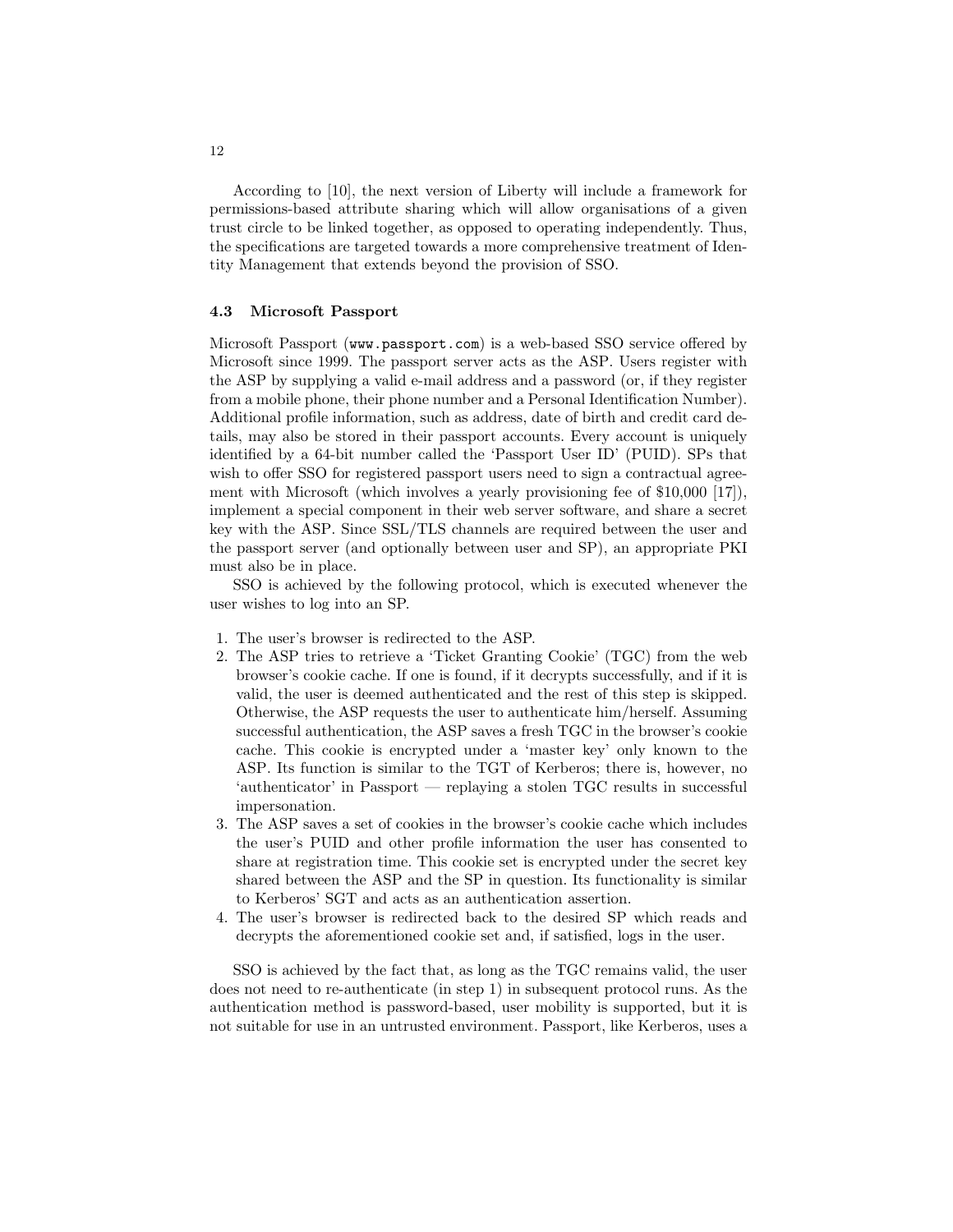single SSO identity (the PUID) with every SP. The SSO identity/SP relationship is therefore  $1:n$  and unlinkability is not an issue.

According to [11], in the future Passport will be based on Kerberos.

#### 4.4 An outline of a proxy-based pseudo-SSO scheme

One alternative to the true SSO schemes described above would involve a proxy acting as a gateway to service providers. The user would first authenticate to the proxy, e.g. using a one-time password scheme. The user would connect to SPs via the proxy, which would transparently 'fill in' identifiers and passwords for specific SPs, using information from its credential database.

Such an approach would have several major advantages. It would enable access to services from an untrusted PC since SP-specific credentials would not reach the user PC (see section 3.3). Like other pseudo-SSO schemes it could be deployed transparently, i.e. without requiring individual SPs to make any changes to their authentication procedures. Moreover user mobility is supported. However, like other pseudo-SSO schemes, unlinkability of SSO identities cannot be guaranteed.

## 4.5 A local true SSO scheme built upon TCPA

The final example scheme we consider is described in much greater detail in [18]. The Trusted Computing Platform Alliance (TCPA) is an industry consortium established to agree specifications for ways in which to include a trusted component within a computing platform. The scheme shows how to use a TCPAcompliant platform to establish a local true SSO system.

In this scheme a component within the user's platform, which we call the Authentication Service (AS), acts as the ASP; it authenticates the user and subsequently conveys assertions to SPs whenever necessary. The integrity of the user platform's software state (which includes the AS) is measured by a TCPA function called 'Integrity Metrics'. Any given SP reliably acquires these software metrics through an 'Integrity Challenge/Response' session, also specified by TCPA. This step requires a PKI to be in place. The SP then needs to verify that the given metrics represent a software configuration that is trusted for the purposes of SSO. This step includes verification of certificates supplied by the manufacturer(s) of software (including the AS) running on the user's platform.

The scheme uses TCPA-specified credentials, called 'Identity Credentials', as SSO identities. An Identity Credential is a certificate issued by a special authority and certifies that the specified platform conforms to the TCPA specifications (without, however, uniquely identifying the particular platform). Any given user can acquire an arbitrary number of such credentials for his/her platform. As these Identity Credentials act as SSO identities, SPs also need to verify them a function which requires another PKI to be in place.

The scheme offers a  $n : m$  relationship between SSO identities and SPs, allowing the assignment of roles to SSO identities. User mobility, however, is not supported per se, as SSO identities are bound to the user's platform.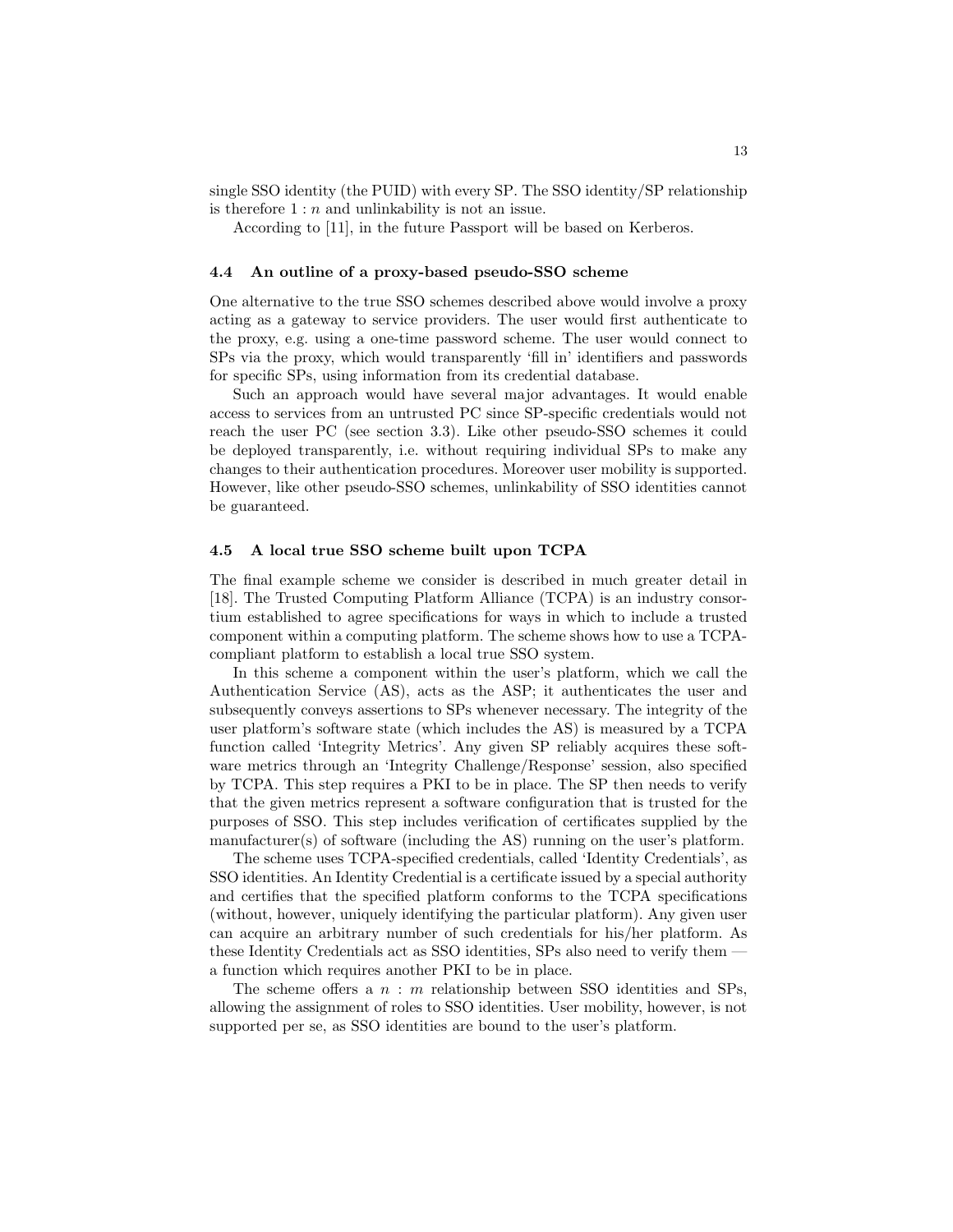# 5 Conclusions

We have presented an abstract taxonomy of SSO systems and have analysed the properties of the identified four main types of SSO scheme. The characteristics of these four types of scheme are summarised in Table 1. We have also presented some examples of SSO schemes in the light of the taxonomy. Unfortunately, (with the exception of the recently proposed scheme described in section 4.5) none of the true SSO schemes offers a  $n : m$  SSO identity/SP relationship and therefore cannot be used to assign roles to SSO identities; a separate account has to be created at the ASP for every role. This is clearly a topic meriting further study.

|                                              | Local pseudo-Proxy-based                                         |                            | Local                       | $true$ - $Proxy$ -based |
|----------------------------------------------|------------------------------------------------------------------|----------------------------|-----------------------------|-------------------------|
|                                              | SSO                                                              | $pseudo-SSO$               | SSO                         | true SSO                |
| Pseudonymity                                 | cannot                                                           | be cannot                  | be can be guar-can be guar- |                         |
| and Unlinkabil-guaranteed                    |                                                                  | guaranteed                 | anteed                      | anteed                  |
| ity                                          |                                                                  |                            |                             |                         |
| Anonymous                                    | needs                                                            | addi-can be inte-needs     |                             | addi-can be inte-       |
| <i>Network Access</i> tional services grated |                                                                  |                            | tional services grated      |                         |
| Support                                      | for needs                                                        | addi- under suitable needs |                             | addi-lunder suitable    |
| User Mobility                                | tional services authentica-                                      |                            | tional services authentica- |                         |
|                                              |                                                                  | tion method                |                             | tion method             |
| in<br>Use                                    | $Un$ - not supported under suitable not supported under suitable |                            |                             |                         |
| trusted Environ-                             |                                                                  | authentica-                |                             | authentica-             |
| ment                                         |                                                                  | tion method                |                             | tion method             |
| Deployment                                   | low                                                              | low                        | high                        | high                    |
| Costs                                        |                                                                  |                            |                             |                         |
| Maintenance                                  | potentially                                                      | potentially                | low                         | low                     |
| Costs                                        | high                                                             | high                       |                             |                         |
| Running Costs                                | low                                                              | high                       | low                         | high                    |
| <i>Trust Relation</i> -dynamically           |                                                                  | dynamically                | concrete                    | and concrete<br>and     |
| ships                                        | changing                                                         | changing                   | consistent                  | consistent              |

Table 1. Properties of SSO systems.

It is clear that each SSO architecture has its strengths and weaknesses, and one must carefully consider the environment before opting for a particular SSO solution. Generally speaking, pseudo-SSO schemes are probably more suitable for closed systems, where privacy protection is less of an issue. Identity Management in that context just refers to the management of the life cycle of the credentials the user maintains within the closed system. On the other hand, Identity Management in open environments like the Internet, may well need to incorporate privacy protection. SSO schemes, privacy protection services (such as the ones discussed in sections 3.2 and 3.4) and privacy-aware Identity Management schemes, such as the ones described in [2, 5, 9], could be integrated into a true SSO scheme. Indeed, it would appear that a precise indication of the

14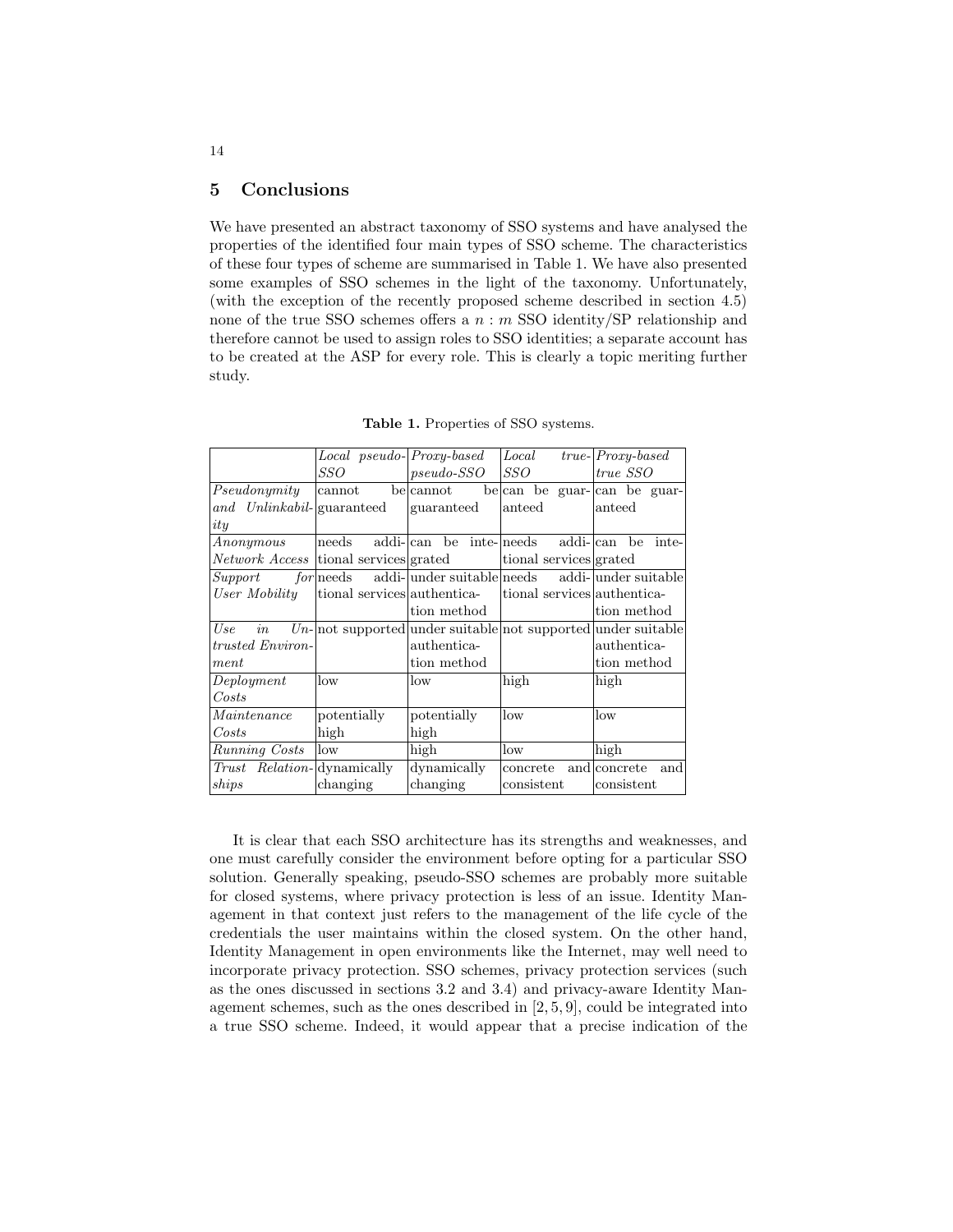achieved privacy level is possible only with the combined use of a suitable true SSO scheme. A practical scheme that could deliver such an indication would potentially be useful. Moreover, it would be interesting to see how anonymous credential systems, such as the one described in [3], could be combined with authentication method-neutral SSO (possibly along with anonymous network access).

# References

- 1. Adam Back, Ulf Möller, and Anton Stiglic. Traffic analysis attacks and trade-offs in anonymity providing systems. In I. S. Moskowitz, editor, Information Hiding, 4th International Workshop, IHW 2001, volume 2137 of Lecture Notes in Computer Science, pages 245–257. Springer Verlag, Berlin, 2001.
- 2. Oliver Berthold and Marit Köhntopp. Identity management based on P3P. In H. Federrath, editor, Designing Privacy Enhancing Technologies, International Workshop on Design Issues in Anonymity and Unobservability, July 2000, number 2009 in Lecture Notes in Computer Science, pages 141–160. Springer-Verlag, Berlin, 2001.
- 3. Jan Camenisch and Els Van Herreweghen. Design and implementation of the idemix anonymous credential system. In Proceedings of the 9th ACM Conference on Computer and Communications Security, pages 21–30. ACM Press, New York, 2002.
- 4. David L. Chaum. Untraceable electronic mail, return addresses, and digital pseudonyms. Communications of the ACM, 24(2):84–90, 1981.
- 5. Sebastian Clauß and Marit Köhntopp. Identity management and its support of multilateral security. Computer Networks, 37:205–219, 2001.
- 6. Jan De Clercq. Single sign-on architectures. In George I. Davida, Yair Frankel, and Owen Rees, editors, Infrastructure Security, International Conference, InfraSec 2002 Bristol, UK, October 1-3, 2002, Proceedings, volume 2437 of Lecture Notes in Computer Science, pages 40–58. Springer Verlag, 2002.
- 7. David M. Goldschlag, Michael G. Reed, and Paul F. Syverson. Onion routing for anonymous and private internet connections. Communications of the ACM, 42(2):84–88, January 1999.
- 8. Internet Engineering Task Force. RFC 1510: The Kerberos Network Authentication Service (V5), September 1993.
- 9. Uwe Jendricke and Daniela Gerd tom Markotten. Usability meets security the Identity-Manager as your personal security assistant for the internet. In Proceedings of the 16th Annual Computer Security Applications Conference (ACSAC 2000), pages 344–355. IEEE Computer Society, 2000.
- 10. Liberty Alliance. The Liberty Alliance News Letter, volume 1, issue 1 edition, November 2002.
- 11. Liberty Alliance. Identity Systems and Liberty Specification version 1.1 Interoperability, January 2003.
- 12. Liberty Alliance. Liberty Architecture Glossary v.1.1, January 2003.
- 13. Liberty Alliance. Liberty Authentication Context Specification v.1.1, January 2003.
- 14. Liberty Alliance. Liberty Bindings and Profiles Specification v.1.1, January 2003.
- 15. Liberty Alliance. Liberty Protocols and Schemas Specification v.1.1, January 2003.
- 16. A. J. Menezes, P. C. van Oorschot, and S. A. Vanstone. Handbook of Applied Cryptography. CRC Press, Boca Raton, 1997.